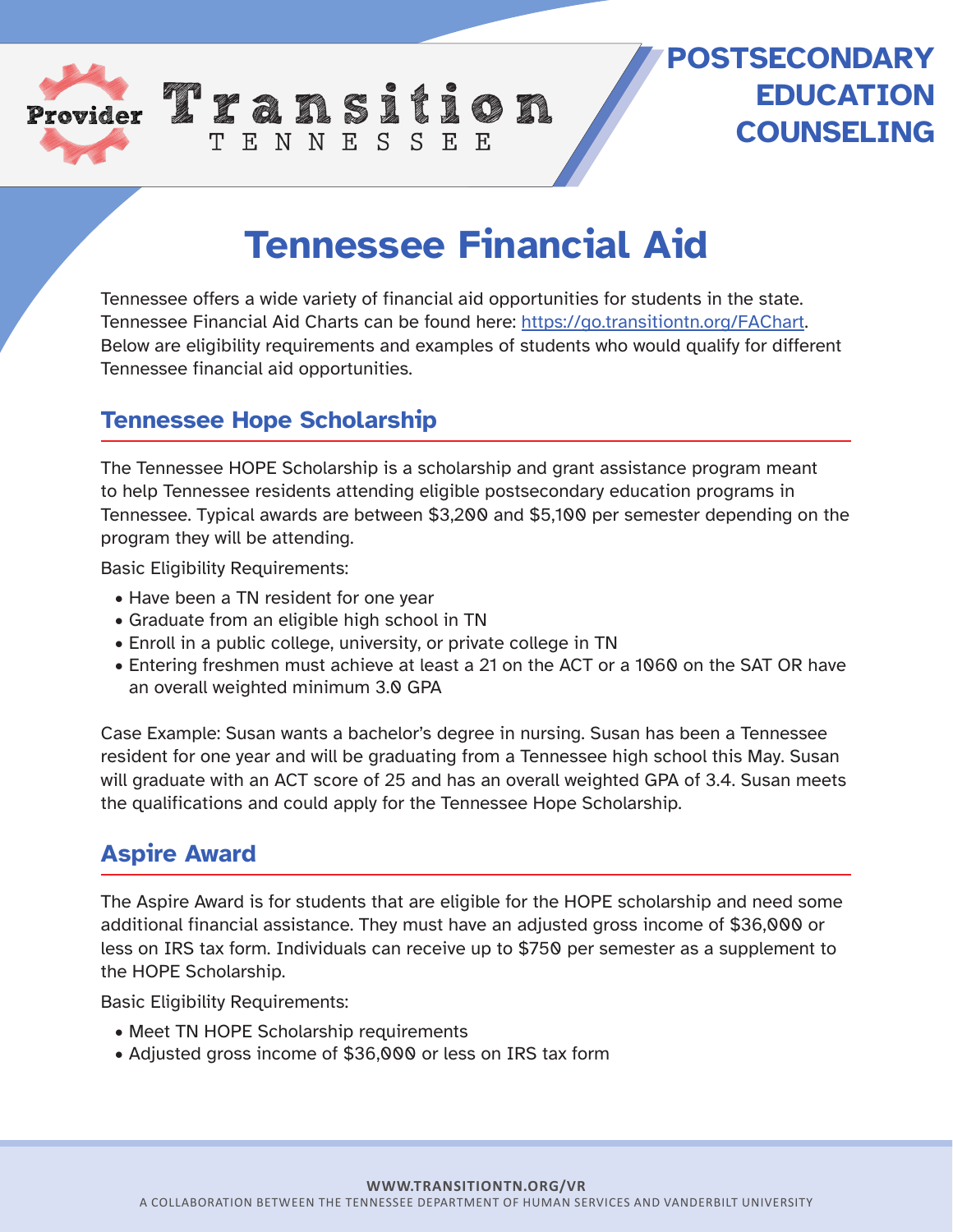

• Complete the FAFSA

Case Example: Beth has been reviewing her financial aid options to help her pay for the four-year university she plans to attend. Beth meets the requirements for the Tennessee HOPE Scholarship but is wanting to find additional aid to help pay for college. Beth has completed the FAFSA and her parent's gross income is \$35,000 per year. Beth meets the qualifications and could apply for the Aspire Award.

### **Tennessee Hope Access Grant**

The Tennessee HOPE Access Grant is a grant assistance program for students that are not eligible for the HOPE Scholarship based on GPA and test scores. Students can receive the HOPE Access Grant when they begin their freshman year. Individuals can receive up to \$1,250 per semester depending on school type.

Basic Eligibility Requirements:

- Not eligible for HOPE Scholarship while receiving the TN Hope Access Grant
- Graduate from a TN eligible high school
- Enroll in a TN public college, university, or private school
- Final high school GPA 2.75-2.99 AND 18-20 ACT or 960-1050 SAT, without essay
- Adjusted gross income of \$36,000 or less on IRS form

Case Example: Jessica wants to pursue a bachelor's degree in Dental Support. Jessica is enrolled at Tennessee State University and is not eligible for the TN HOPE Scholarship. Jessica's final GPA was 2.85 at her Tennessee high school and she scored a 20 on her ACT. Jessica lives in a single-parent household and her mom's income is \$34,000/year. Jessica meets the qualifications and could apply for the Tennessee Hope Access Grant.

### **Tennessee Promise**

Tennessee Promise is a scholarship and mentoring program that provides two years of tuition-free attendance at a community or technical college or a 4-year university for an associate's degree in Tennessee. Tennessee Promise is a last-dollar scholarship, which means that it will cover tuition and fees not covered by other sources of financial aid such as the Pell grant, the HOPE scholarship, or the Tennessee Student Assistance Award. If used at a 4-year university, Tennessee Promise will cover up to the average price of community college.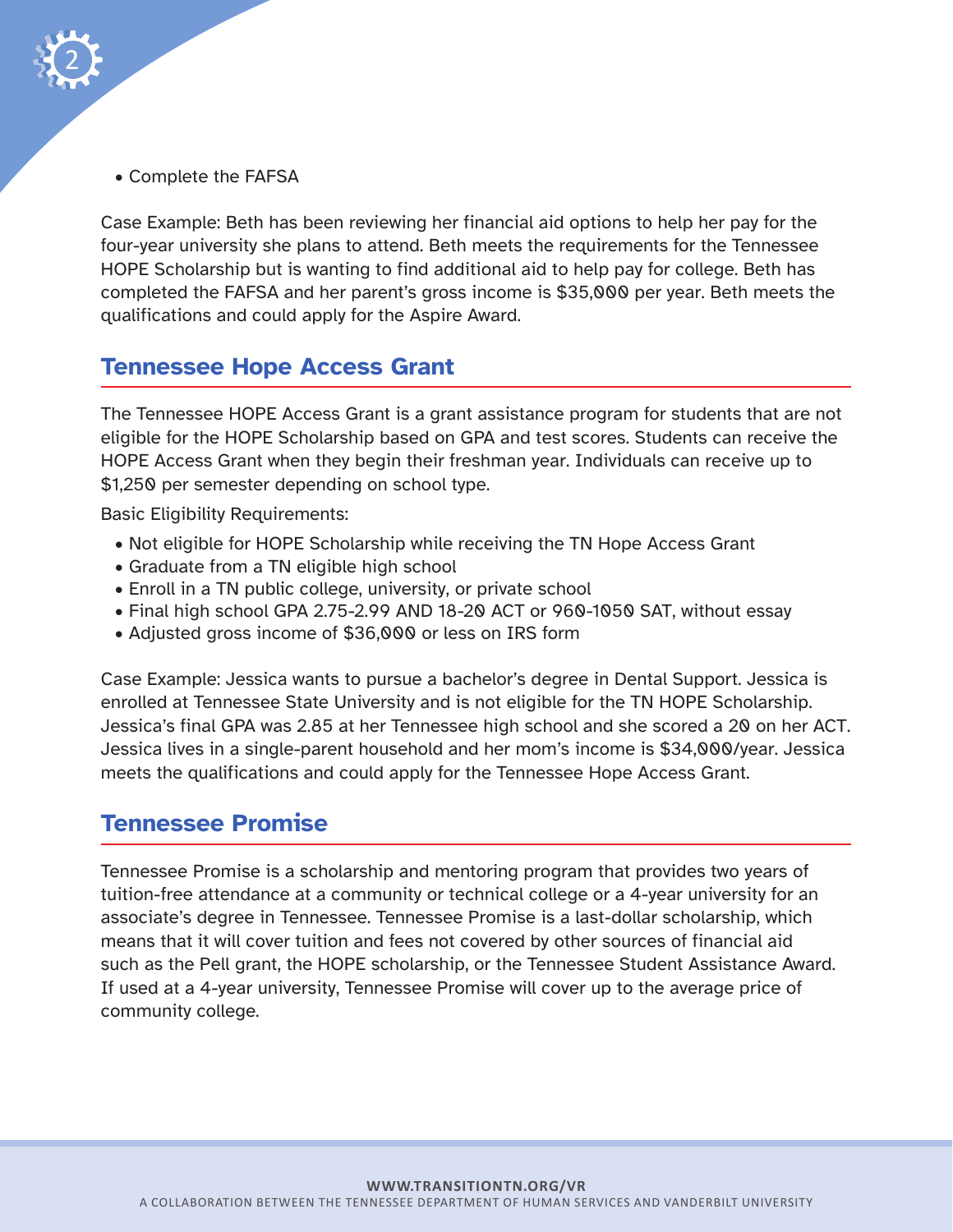

Basic Eligibility Requirements:

- Be a TN resident, U.S. citizen, or an eligible non-citizen
- Graduate from an eligible high school or earn a GED/ HISET
- Attend mandatory meetings and participate in a mentoring program
- Perform 8 hours of community service prior to each term the award is received
- At a traditional 4-year university, students must enroll in an associate's degree program

Case Example: Dan wants to get an associate's degree in Computer and Information Sciences at his local community college. Dan has been a Tennessee resident for the past four years and will be graduating from a Tennessee high school this May. Dan knows he will need help with his tuition costs. Dan is interested in giving back to his community through community service and would like additional support during the semester. Dan meets the qualifications and could apply for Tennessee Promise.

### **Tennessee Student Assistance Award**

The Tennessee Student Assistance Award Program is a program for undergraduate students with significant financial need. Individuals can receive up to \$4,000 per year depending on the program.

Basic Eligibility Requirements:

- Be a TN resident
- Complete FAFSA and have Expected Family Contribution (EFC) index number of 5846 or less
- Enroll at least half time at an eligible TN institution
- Maintain satisfactory academic progress
- Not be in default on a loan or owe a refund on previous grant

Case Example: James is a Tennessee resident. He has completed the FAFSA and his expected family contribution index number is less than 5846. James is enrolled at his local TCAT halftime beginning in the fall. James does not owe money on any other loans since this is his first experience in postsecondary education. He meets the qualifications and could apply for the TN Student Assistance Award.

### **Tennessee STEP UP Scholarship**

The Tennessee STEP UP Scholarship is for Tennessee residents with intellectual disabilities who enroll in an Inclusive Higher Education program. Individuals can receive up to \$1,750